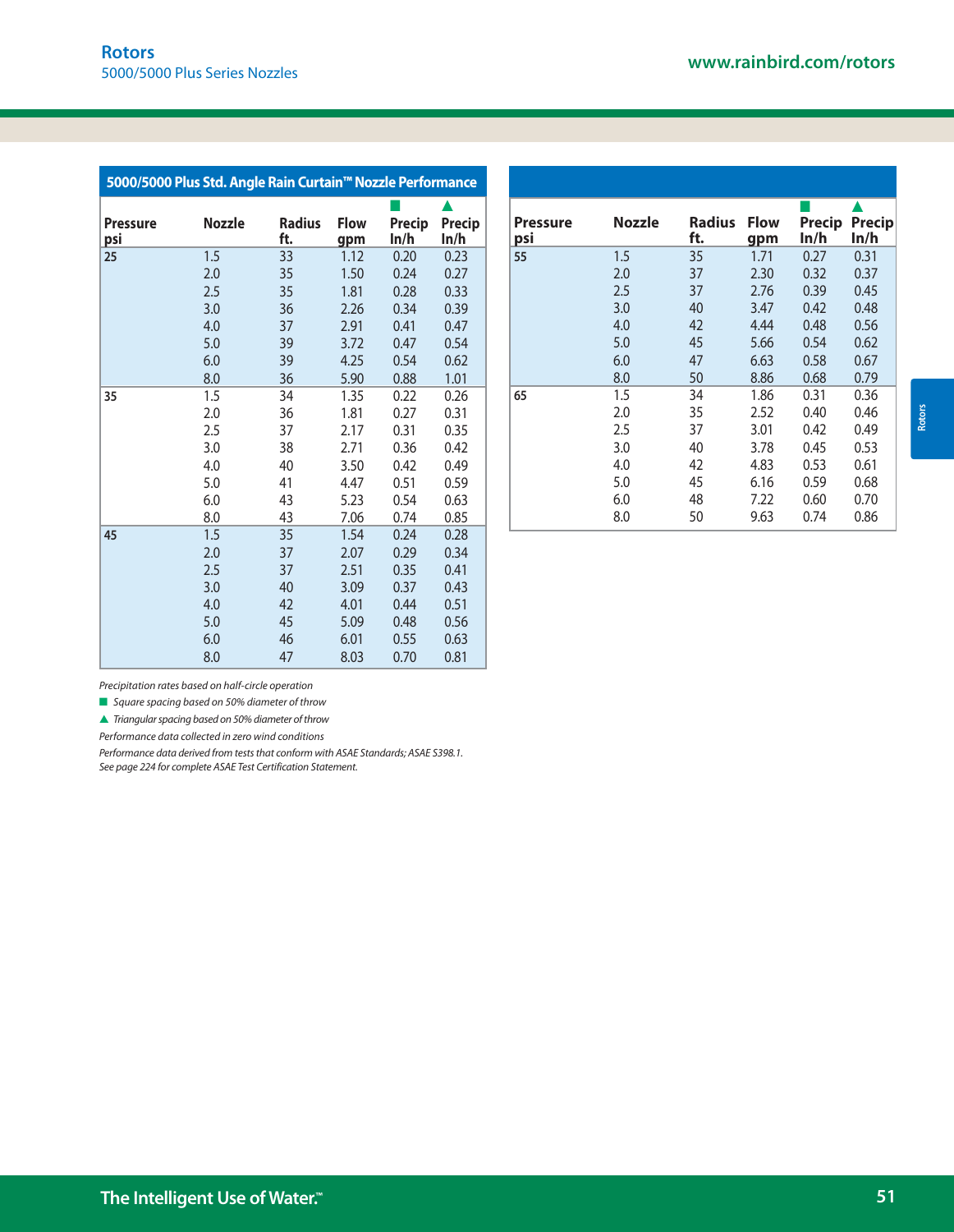

| 5000/5000 Plus Std. Angle Rain Curtain <sup>™</sup> Nozzle Performance |               |                    |                                 |                    |                |                       |
|------------------------------------------------------------------------|---------------|--------------------|---------------------------------|--------------------|----------------|-----------------------|
| <b>Pressure</b><br>bar                                                 | <b>Nozzle</b> | <b>Radius</b><br>m | <b>Flow</b><br>m <sup>3</sup> h | <b>Flow</b><br>l/m | Precip<br>mm/h | <b>Precip</b><br>mm/h |
| 1.7                                                                    | 1.5           | 10.10              | 0.25                            | 4.2                | 5              | 6                     |
|                                                                        | 2.0           | 10.70              | 0.34                            | 5.4                | 6              | 7                     |
|                                                                        | 2.5           | 10.70              | 0.41                            | 6.6                | $\overline{7}$ | 8                     |
|                                                                        | 3.0           | 11.00              | 0.51                            | 8.4                | 8              | 10                    |
|                                                                        | 4.0           | 11.3               | 0.66                            | 10.8               | 10             | 12                    |
|                                                                        | 5.0           | 11.90              | 0.84                            | 13.8               | 12             | 14                    |
|                                                                        | 6.0           | 11.90              | 0.97                            | 16.2               | 14             | 16                    |
|                                                                        | 8.0           | 11.00              | 1.34                            | 22.2               | 22             | 26                    |
| 2.0                                                                    | 1.5           | 10.20              | 0.28                            | 4.8                | 5              | 6                     |
|                                                                        | 2.0           | 10.80              | 0.36                            | 6.0                | 6              | $\overline{7}$        |
|                                                                        | 2.5           | 10.90              | 0.44                            | 7.2                | 7              | 9                     |
|                                                                        | 3.0           | 11.20              | 0.55                            | 9.0                | 9              | 10                    |
|                                                                        | 4.0           | 11.6               | 0.71                            | 12.0               | 11             | 12                    |
|                                                                        | 5.0           | 12.10              | 0.91                            | 15.0               | 12             | 14                    |
|                                                                        | 6.0           | 12.40              | 1.05                            | 17.4               | 14             | 16                    |
|                                                                        | 8.0           | 11.80              | 1.45                            | 24.0               | 21             | 24                    |
| 2.5                                                                    | 1.5           | 10.40              | 0.31                            | 5.4                | 6              | $\overline{7}$        |
|                                                                        | 2.0           | 11.00              | 0.41                            | 6.6                | $\overline{7}$ | 8                     |
|                                                                        | 2.5           | 11.30              | 0.50                            | 8.4                | 8              | 9                     |
|                                                                        | 3.0           | 11.20              | 0.62                            | 10.2               | 9              | 11                    |
|                                                                        | 4.0           | 12.3               | 0.81                            | 13.2               | 11             | 13                    |
|                                                                        | 5.0           | 12.70              | 1.03                            | 17.4               | 13             | 15                    |
|                                                                        | 6.0           | 13.20              | 1.21                            | 20.4               | 14             | 16                    |
|                                                                        | 8.0           | 13.30              | 1.63                            | 27.0               | 19             | 21                    |
| 3.0                                                                    | 1.5           | 10.60              | 0.34                            | $6.0\,$            | 6              | 7                     |
|                                                                        | 2.0           | 11.20              | 0.45                            | 7.8                | 7              | 8                     |
|                                                                        | 2.5           | 11.30              | 0.56                            | 9.6                | 9              | 10                    |
|                                                                        | 3.0           | 12.10              | 0.69                            | 11.4               | 9              | 11                    |
|                                                                        | 4.0           | 12.7               | 0.89                            | 15.0               | 11             | 13                    |
|                                                                        | 5.0           | 13.50              | 1.13                            | 18.6               | 12             | 14                    |
|                                                                        | 6.0           | 13.90              | 1.34                            | 22.2               | 14             | 16                    |
|                                                                        | 8.0           | 14.10              | 1.79                            | 30.0               | 18             | 21                    |

|                        |               |                    |                                 |                    |                     | <b>METRIC</b>         |
|------------------------|---------------|--------------------|---------------------------------|--------------------|---------------------|-----------------------|
| <b>Pressure</b><br>bar | <b>Nozzle</b> | <b>Radius</b><br>m | <b>Flow</b><br>m <sup>3</sup> h | <b>Flow</b><br>l/m | ×<br>Precip<br>mm/h | <b>Precip</b><br>mm/h |
| 3.5                    | 1.5           | 10.70              | 0.37                            | 6.0                | $\overline{7}$      | 8                     |
|                        | 2.0           | 11.30              | 0.49                            | 8.4                | 8                   | 9                     |
|                        | 2.5           | 11.30              | 0.60                            | 10.2               | 9                   | 11                    |
|                        | 3.0           | 12.20              | 0.74                            | 12.6               | 10                  | 12                    |
|                        | 4.0           | 12.8               | 0.97                            | 16.2               | 12                  | 14                    |
|                        | 5.0           | 13.70              | 1.23                            | 20.4               | 13                  | 15                    |
|                        | 6.0           | 14.20              | 1.45                            | 24.0               | 14                  | 17                    |
|                        | 8.0           | 14.90              | 1.93                            | 32.4               | 18                  | 20                    |
| 4.0                    | 1.5           | 10.60              | 0.40                            | 6.6                | 7                   | 8                     |
|                        | 2.0           | 11.10              | 0.52                            | 9.0                | 8                   | 10                    |
|                        | 2.5           | 11.30              | 0.64                            | 10.8               | 10                  | 12                    |
|                        | 3.0           | 12.20              | 0.80                            | 13.2               | 11                  | 12                    |
|                        | 4.0           | 12.8               | 1.04                            | 17.4               | 13                  | 15                    |
|                        | 5.0           | 13.70              | 1.32                            | 22.2               | 14                  | 16                    |
|                        | 6.0           | 14.90              | 1.55                            | 25.8               | 15                  | 17                    |
|                        | 8.0           | 15.20              | 2.06                            | 34.2               | 18                  | 21                    |
| 4.5                    | 1.5           | 10.40              | 0.42                            | 7.2                | 8                   | 9                     |
|                        | 2.0           | 10.70              | 0.55                            | 9.0                | 10                  | 11                    |
|                        | 2.5           | 11.30              | 0.68                            | 11.4               | 11                  | 12                    |
|                        | 3.0           | 12.20              | 0.84                            | 13.8               | 11                  | 13                    |
|                        | 4.0           | 12.8               | 1.10                            | 18.0               | 13                  | 15                    |
|                        | 5.0           | 13.70              | 1.40                            | 23.4               | 15                  | 17                    |
|                        | 6.0           | 14.60              | 1.64                            | 28.2               | 15                  | 18                    |
|                        | 8.0           | 15.20              | 2.19                            | 36.6               | 19                  | 22                    |

 $\blacksquare$  Square spacing based on 50% diameter of throw

 $\blacktriangle$  Triangular spacing based on 50% diameter of throw

Performance data collected in zero wind conditions

Performance data derived from tests that conform with ASAE Standards; ASAE S398.1. See page 224 for complete ASAE Test Certification Statement.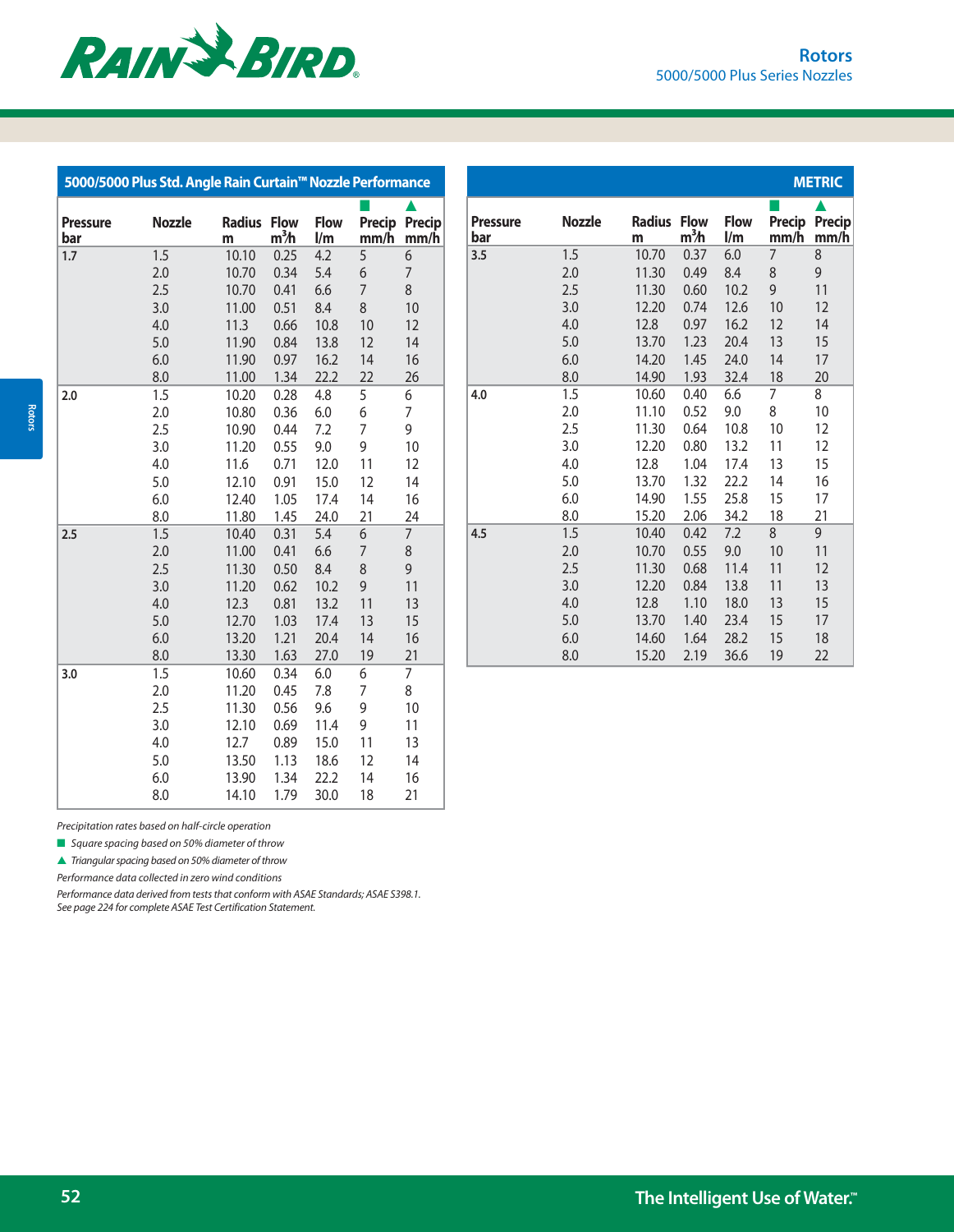| 5000/5000 Plus Low Angle Nozzle Performance |                   |               |             |        |        |
|---------------------------------------------|-------------------|---------------|-------------|--------|--------|
| <b>Pressure</b>                             | Nozzle            | <b>Radius</b> | <b>Flow</b> | Precip | Precip |
| psi                                         |                   | ft.           | gpm         | ln/h   | In/h   |
| 25                                          | 1.0 LA            | 25            | 0.76        | 0.23   | 0.27   |
|                                             | 1.5 <sub>LA</sub> | 27            | 1.15        | 0.30   | 0.35   |
|                                             | 2.0 LA            | 29            | 1.47        | 0.34   | 0.39   |
|                                             | 3.0 LA            | 29            | 2.23        | 0.51   | 0.59   |
| 35                                          | 1.0 LA            | 28            | 0.92        | 0.23   | 0.26   |
|                                             | 1.5 <sub>LA</sub> | 30            | 1.38        | 0.30   | 0.34   |
|                                             | 2.0 LA            | 31            | 1.77        | 0.35   | 0.41   |
|                                             | 3.0 LA            | 33            | 2.68        | 0.47   | 0.55   |
| 45                                          | 1.0 LA            | 29            | 1.05        | 0.24   | 0.28   |
|                                             | 1.5 <sub>LA</sub> | 31            | 1.58        | 0.32   | 0.37   |
|                                             | 2.0 <sub>LA</sub> | 32            | 2.02        | 0.38   | 0.44   |
|                                             | 3.0 LA            | 35            | 3.07        | 0.48   | 0.56   |
| 55                                          | 1.0 LA            | 29            | 1.17        | 0.27   | 0.31   |
|                                             | 1.5 <sub>LA</sub> | 31            | 1.76        | 0.35   | 0.41   |
|                                             | 2.0 LA            | 33            | 2.24        | 0.40   | 0.46   |
|                                             | 3.0 LA            | 36            | 3.41        | 0.51   | 0.58   |
| 65                                          | 1.0 LA            | 29            | 1.27        | 0.29   | 0.34   |
|                                             | 1.5 LA            | 31            | 1.92        | 0.38   | 0.44   |
|                                             | 2.0 <sub>LA</sub> | 33            | 2.45        | 0.43   | 0.50   |
|                                             | 3.0 LA            | 36            | 3.72        | 0.55   | 0.64   |

|                        | 5000/5000 Plus Low Angle Nozzle Performance METRIC |                    |                                 |                                        |                |                       |
|------------------------|----------------------------------------------------|--------------------|---------------------------------|----------------------------------------|----------------|-----------------------|
| <b>Pressure</b><br>bar | <b>Nozzle</b>                                      | <b>Radius</b><br>m | <b>Flow</b><br>m <sup>3</sup> h | <b>Flow</b><br>$\mathsf{I}/\mathsf{m}$ | Precip<br>mm/h | <b>Precip</b><br>mm/h |
| 1.7                    | 1.0 LA                                             | 7.60               | 0.17                            | 3.0                                    | 6              | 7                     |
|                        | 1.5 LA                                             | 8.20               | 0.26                            | 4.2                                    | 8              | 9                     |
|                        | 2.0 LA                                             | 8.80               | 0.33                            | 5.4                                    | 9              | 10                    |
|                        | 3.0 LA                                             | 8.80               | 0.51                            | 8.4                                    | 13             | 15                    |
| 2.0                    | 1.0 LA                                             | 8.00               | 0.18                            | 3.0                                    | 6              | 6                     |
|                        | 1.5 LA                                             | 8.60               | 0.28                            | 4.8                                    | 8              | 9                     |
|                        | 2.0 LA                                             | 9.10               | 0.36                            | 6.0                                    | 9              | 10                    |
|                        | 3.0 LA                                             | 9.30               | 0.55                            | 9.0                                    | 13             | 15                    |
| 2.5                    | 1.0 LA                                             | 8.60               | 0.20                            | 3.6                                    | 5              | 6                     |
|                        | 1.5 LA                                             | 9.20               | 0.32                            | 5.4                                    | 8              | 9                     |
|                        | 2.0 LA                                             | 9.50               | 0.41                            | 6.6                                    | 9              | 10                    |
|                        | 3.0 LA                                             | 10.10              | 0.62                            | 10.2                                   | 12             | 14                    |
| 3.0                    | 1.0 LA                                             | 8.80               | 0.22                            | 3.6                                    | 6              | 7                     |
|                        | 1.5 LA                                             | 9.40               | 0.35                            | 6.0                                    | 8              | 9                     |
|                        | 2.0 LA                                             | 9.70               | 0.45                            | 7.8                                    | 10             | 11                    |
|                        | 3.0 LA                                             | 10.60              | 0.68                            | 11.4                                   | 12             | 14                    |
| 3.5                    | 1.0 LA                                             | 8.80               | 0.24                            | 4.2                                    | 6              | $\overline{7}$        |
|                        | 1.5 LA                                             | 9.40               | 0.38                            | 6.6                                    | 9              | 10                    |
|                        | 2.0 LA                                             | 9.90               | 0.49                            | 8.4                                    | 10             | 11                    |
|                        | 3.0 LA                                             | 10.80              | 0.74                            | 12.6                                   | 13             | 15                    |
| 4.0                    | 1.0 LA                                             | 8.80               | 0.26                            | 4.2                                    | 7              | 8                     |
|                        | 1.5 LA                                             | 9.40               | 0.41                            | 6.6                                    | 9              | 11                    |
|                        | 2.0 LA                                             | 10.10              | 0.52                            | 9.0                                    | 10             | 12                    |
|                        | 3.0 LA                                             | 11.00              | 0.80                            | 13.2                                   | 13             | 15                    |
| 4.5                    | 1.0 LA                                             | 8.80               | 0.27                            | 4.8                                    | $\overline{7}$ | 8                     |
|                        | 1.5 <sub>LA</sub>                                  | 9.40               | 0.44                            | 7.2                                    | 10             | 11                    |
|                        | 2.0 LA                                             | 10.10              | 0.56                            | 9.0                                    | 11             | 13                    |
|                        | 3.0 LA                                             | 11.00              | 0.84                            | 13.8                                   | 14             | 16                    |

■ Square spacing based on 50% diameter of throw

 $\blacktriangle$  Triangular spacing based on 50% diameter of throw

Performance data collected in zero wind conditions

Performance data derived from tests that conform with ASAE Standards; ASAE S398.1. See page 224 for complete ASAE Test Certification Statement.

**Rotors**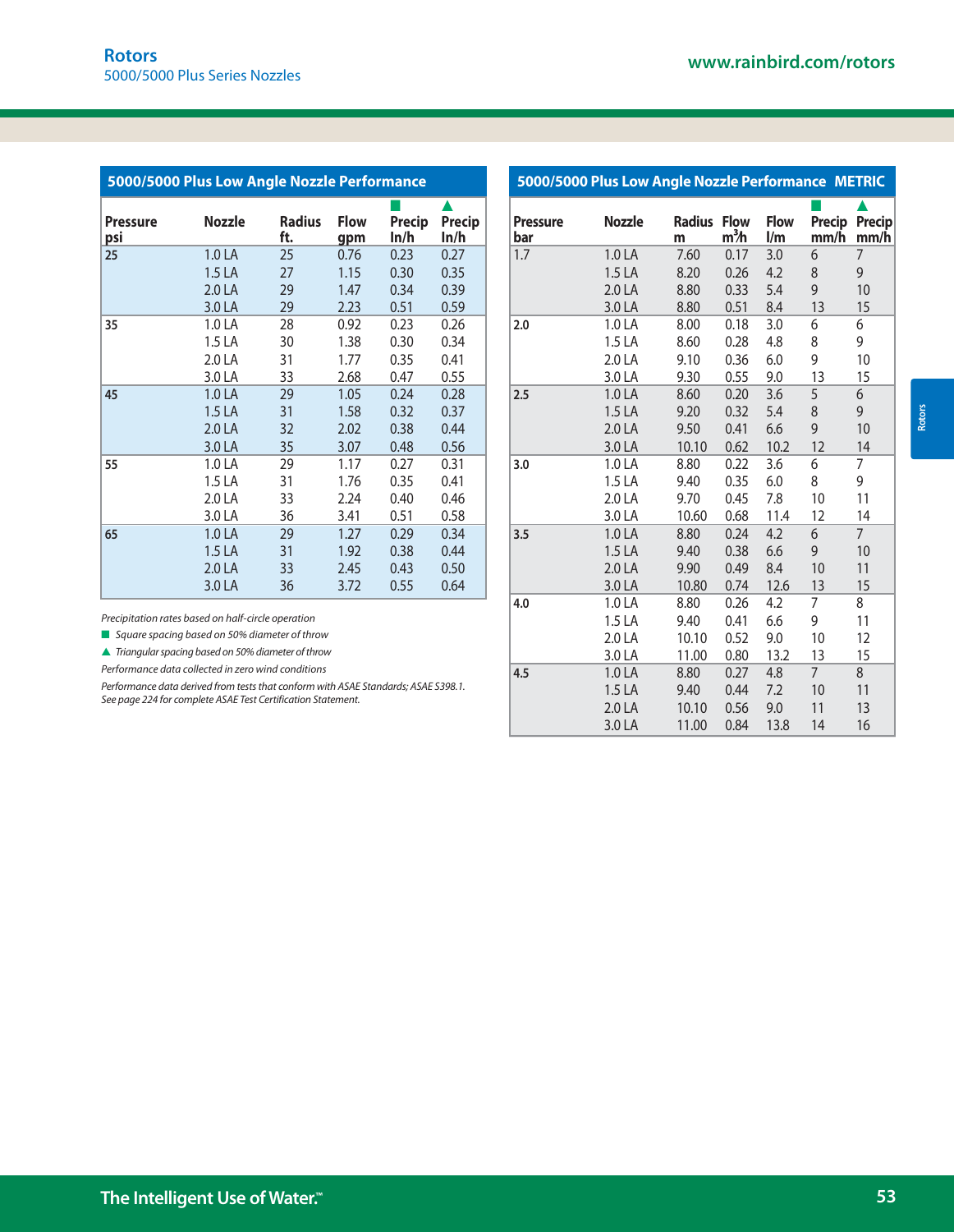| 5000 Plus PRS Std. Angle Rain Curtain™ Nozzle Performance |               |                      |                    |                |                |
|-----------------------------------------------------------|---------------|----------------------|--------------------|----------------|----------------|
| <b>Pressure</b><br>psi                                    | <b>Nozzle</b> | <b>Radius</b><br>ft. | <b>Flow</b><br>gpm | Precip<br>In/h | Precip<br>In/h |
| 25                                                        | 1.5           | 33                   | 1.12               | 0.2            | 0.23           |
|                                                           | 2.0           | 35                   | 1.5                | 0.24           | 0.27           |
|                                                           | 2.5           | 35                   | 1.81               | 0.28           | 0.33           |
|                                                           | 3.0           | 36                   | 2.26               | 0.34           | 0.39           |
|                                                           | 4.0           | 37                   | 2.91               | 0.41           | 0.47           |
|                                                           | 5.0           | 39                   | 3.72               | 0.47           | 0.54           |
|                                                           | 6.0           | 39                   | 4.25               | 0.54           | 0.62           |
|                                                           | 8.0           | 36                   | 5.9                | 0.88           | 1.01           |
| 35                                                        | 1.5           | 34                   | 1.35               | 0.22           | 0.26           |
|                                                           | 2.0           | 36                   | 1.81               | 0.27           | 0.31           |
|                                                           | 2.5           | 37                   | 2.17               | 0.31           | 0.35           |
|                                                           | 3.0           | 38                   | 2.71               | 0.36           | 0.41           |
|                                                           | 4.0           | 40                   | 3.5                | 0.42           | 0.49           |
|                                                           | 5.0           | 41                   | 4.47               | 0.51           | 0.59           |
|                                                           | 6.0           | 43                   | 5.23               | 0.54           | 0.63           |
|                                                           | 8.0           | 43                   | 7.06               | 0.74           | 0.85           |
| 45                                                        | 1.5           | 35                   | 1.54               | 0.24           | 0.28           |
|                                                           | 2.0           | 37                   | 2.07               | 0.29           | 0.34           |
|                                                           | 2.5           | 37                   | 2.51               | 0.35           | 0.41           |
|                                                           | 3.0           | 40                   | 3.09               | 0.37           | 0.43           |
|                                                           | 4.0           | 42                   | 4.01               | 0.44           | 0.51           |
|                                                           | 5.0           | 45                   | 5.09               | 0.48           | 0.56           |
|                                                           | 6.0           | 46                   | 6.01               | 0.55           | 0.63           |
|                                                           | 8.0           | 47                   | 8.03               | 0.7            | 0.81           |
| $55 - 75$                                                 | 1.5           | 35                   | 1.59               | 0.25           | 0.29           |
|                                                           | 2.0           | 37                   | 2.14               | 0.3            | 0.35           |
|                                                           | 2.5           | 37                   | 2.6                | 0.37           | 0.42           |
|                                                           | 3.0           | 40                   | 3.2                | 0.39           | 0.44           |
|                                                           | 4.0           | 42                   | 4.15               | 0.45           | 0.52           |
|                                                           | 5.0           | 45                   | 5.27               | 0.5            | 0.58           |
|                                                           | 6.0           | 46                   | 6.22               | 0.57           | 0.65           |
|                                                           | 8.0           | 47                   | 8.31               | 0.72           | 0.84           |

| 5000 Plus PRS Std. Angle Rain Curtain™ Nozzle Performance |                                                                                   |                      |                    |                |                | 5000 Plus PRS Std. Angle Rain Curtain™ Nozzle Performance METRIC |               |                         |                  |                                        |                              |                |
|-----------------------------------------------------------|-----------------------------------------------------------------------------------|----------------------|--------------------|----------------|----------------|------------------------------------------------------------------|---------------|-------------------------|------------------|----------------------------------------|------------------------------|----------------|
| Pressure<br>psi                                           | <b>Nozzle</b>                                                                     | <b>Radius</b><br>ft. | <b>Flow</b><br>gpm | Precip<br>ln/h | Precip<br>ln/h | <b>Pressure</b><br>bar                                           | <b>Nozzle</b> | <b>Radius Flow</b><br>m | m <sup>3</sup> h | <b>Flow</b><br>$\mathsf{I}/\mathsf{m}$ | <b>Precip Precip</b><br>mm/h | mm/h           |
| 25                                                        | 1.5                                                                               | 33                   | 1.12               | 0.2            | 0.23           | 1.7                                                              | 1.5           | 10.1                    | 0.25             | 4.20                                   | 5                            | 6              |
|                                                           | 2.0                                                                               | 35                   | 1.5                | 0.24           | 0.27           |                                                                  | 2.0           | 10.7                    | 0.34             | 5.40                                   | 6                            | 7              |
|                                                           | 2.5                                                                               | 35                   | 1.81               | 0.28           | 0.33           |                                                                  | 2.5           | 10.7                    | 0.41             | 6.60                                   | 7                            | 8              |
|                                                           | 3.0                                                                               | 36                   | 2.26               | 0.34           | 0.39           |                                                                  | 3.0           | 11.0                    | 0.51             | 8.40                                   | 8                            | 10             |
|                                                           | 4.0                                                                               | 37                   | 2.91               | 0.41           | 0.47           |                                                                  | 4.0           | 11.3                    | 0.66             | 10.80                                  | 10                           | 12             |
|                                                           | 5.0                                                                               | 39                   | 3.72               | 0.47           | 0.54           |                                                                  | 5.0           | 11.9                    | 0.84             | 13.80                                  | 12                           | 14             |
|                                                           | 6.0                                                                               | 39                   | 4.25               | 0.54           | 0.62           |                                                                  | 6.0           | 11.9                    | 0.97             | 16.20                                  | 14                           | 16             |
|                                                           | 8.0                                                                               | 36                   | 5.9                | 0.88           | 1.01           |                                                                  | 8.0           | 11.0                    | 1.34             | 22.20                                  | 22                           | 26             |
| 35                                                        | 1.5                                                                               | 34                   | 1.35               | 0.22           | 0.26           | 2.0                                                              | 1.5           | 10.2                    | 0.28             | 4.80                                   | 5                            | 6              |
|                                                           | 2.0                                                                               | 36                   | 1.81               | 0.27           | 0.31           |                                                                  | 2.0           | 10.8                    | 0.36             | 6.00                                   | 6                            | 7              |
|                                                           | 2.5                                                                               | 37                   | 2.17               | 0.31           | 0.35           |                                                                  | 2.5           | 10.9                    | 0.44             | 7.20                                   | 7                            | 9              |
|                                                           | 3.0                                                                               | 38                   | 2.71               | 0.36           | 0.41           |                                                                  | 3.0           | 11.2                    | 0.55             | 9.00                                   | 9                            | 10             |
|                                                           | 4.0                                                                               | 40                   | 3.5                | 0.42           | 0.49           |                                                                  | 4.0           | 11.6                    | 0.71             | 12.00                                  | 11                           | 12             |
|                                                           | 5.0                                                                               | 41                   | 4.47               | 0.51           | 0.59           |                                                                  | 5.0           | 12.1                    | 0.91             | 15.00                                  | 12                           | 14             |
|                                                           | 6.0                                                                               | 43                   | 5.23               | 0.54           | 0.63           |                                                                  | 6.0           | 12.4                    | 1.05             | 17.40                                  | 14                           | 16             |
|                                                           | 8.0                                                                               | 43                   | 7.06               | 0.74           | 0.85           |                                                                  | 8.0           | 11.8                    | 1.45             | 24.00                                  | 21                           | 24             |
| 45                                                        | 1.5                                                                               | 35                   | 1.54               | 0.24           | 0.28           | 2.5                                                              | 1.5           | 10.4                    | 0.31             | 5.40                                   | 6                            | $\overline{7}$ |
|                                                           | 2.0                                                                               | 37                   | 2.07               | 0.29           | 0.34           |                                                                  | 2.0           | 11.0                    | 0.41             | 6.60                                   | 7                            | 8              |
|                                                           | 2.5                                                                               | 37                   | 2.51               | 0.35           | 0.41           |                                                                  | 2.5           | 11.3                    | 0.50             | 8.40                                   | 8                            | 9              |
|                                                           | 3.0                                                                               | 40                   | 3.09               | 0.37           | 0.43           |                                                                  | 3.0           | 11.2                    | 0.62             | 10.20                                  | 9                            | 11             |
|                                                           | 4.0                                                                               | 42                   | 4.01               | 0.44           | 0.51           |                                                                  | 4.0           | 12.3                    | 0.81             | 13.20                                  | 11                           | 13             |
|                                                           | 5.0                                                                               | 45                   | 5.09               | 0.48           | 0.56           |                                                                  | 5.0           | 12.7                    | 1.03             | 17.40                                  | 13                           | 15             |
|                                                           | 6.0                                                                               | 46                   | 6.01               | 0.55           | 0.63           |                                                                  | 6.0           | 13.2                    | 1.21             | 20.40                                  | 14                           | 16             |
|                                                           | 8.0                                                                               | 47                   | 8.03               | 0.7            | 0.81           |                                                                  | 8.0           | 13.3                    | 1.63             | 27.00                                  | 19                           | 21             |
| $55 - 75$                                                 | 1.5                                                                               | 35                   | 1.59               | 0.25           | 0.29           | 3.0                                                              | 1.5           | 10.6                    | 0.34             | 6.00                                   | 6                            | $\overline{7}$ |
|                                                           | 2.0                                                                               | 37                   | 2.14               | 0.3            | 0.35           |                                                                  | 2.0           | 11.2                    | 0.45             | 7.80                                   | 7                            | 8              |
|                                                           | 2.5                                                                               | 37                   | 2.6                | 0.37           | 0.42           |                                                                  | 2.5           | 11.3                    | 0.56             | 9.60                                   | 9                            | 10             |
|                                                           | 3.0                                                                               | 40                   | 3.2                | 0.39           | 0.44           |                                                                  | 3.0           | 12.1                    | 0.69             | 11.40                                  | 9                            | 11             |
|                                                           | 4.0                                                                               | 42                   | 4.15               | 0.45           | 0.52           |                                                                  | 4.0           | 12.7                    | 0.89             | 16.80                                  | 11                           | 13             |
|                                                           | 5.0                                                                               | 45                   | 5.27               | 0.5            | 0.58           |                                                                  | 5.0           | 13.5                    | 1.13             | 18.60                                  | 12                           | 14             |
|                                                           | 6.0                                                                               | 46                   | 6.22               | 0.57           | 0.65           |                                                                  | 6.0           | 13.9                    | 1.34             | 22.20                                  | 14                           | 16             |
|                                                           | 8.0                                                                               | 47                   | 8.31               | 0.72           | 0.84           |                                                                  | 8.0           | 14.1                    | 1.79             | 30.00                                  | 18                           | 21             |
|                                                           |                                                                                   |                      |                    |                |                | $3.5 - 5.2$                                                      | 1.5           | 10.6                    | 0.35             | 6.00                                   | 6                            | $\overline{7}$ |
|                                                           | recipitation rates based on half-circle operation                                 |                      |                    |                |                |                                                                  | 2.0           | 11.2                    | 0.47             | 7.80                                   | 8                            | 9              |
|                                                           | Square spacing based on 50% diameter of throw                                     |                      |                    |                |                |                                                                  | 2.5           | 11.3                    | 0.58             | 10.20                                  | 9                            | 11             |
|                                                           | $\sqrt{ }$ Triangular spacing based on 50% diameter of throw                      |                      |                    |                |                |                                                                  | 3.0           | 12.1                    | 0.71             | 12.00                                  | 10                           | 11             |
|                                                           | erformance data collected in zero wind conditions                                 |                      |                    |                |                |                                                                  | 4.0           | 12.7                    | 0.92             | 15.60                                  | 12                           | 13             |
|                                                           | erformance data derived from tests that conform with ASAE Standards; ASAE S398.1. |                      |                    |                |                |                                                                  | 5.0           | 13.5                    | 1.17             | 19.20                                  | 13                           | 15             |
|                                                           | ee page 224 for complete ASAE Test Certification Statement.                       |                      |                    |                |                |                                                                  | 6.0           | 13.9                    | 1.39             | 22.80                                  | 14                           | 17             |
|                                                           |                                                                                   |                      |                    |                |                |                                                                  | 8.0           | 14.1                    | 1.85             | 31.20                                  | 18                           | 21             |
|                                                           |                                                                                   |                      |                    |                |                |                                                                  |               |                         |                  |                                        |                              |                |

**54 The Intelligent Use of Water.™**